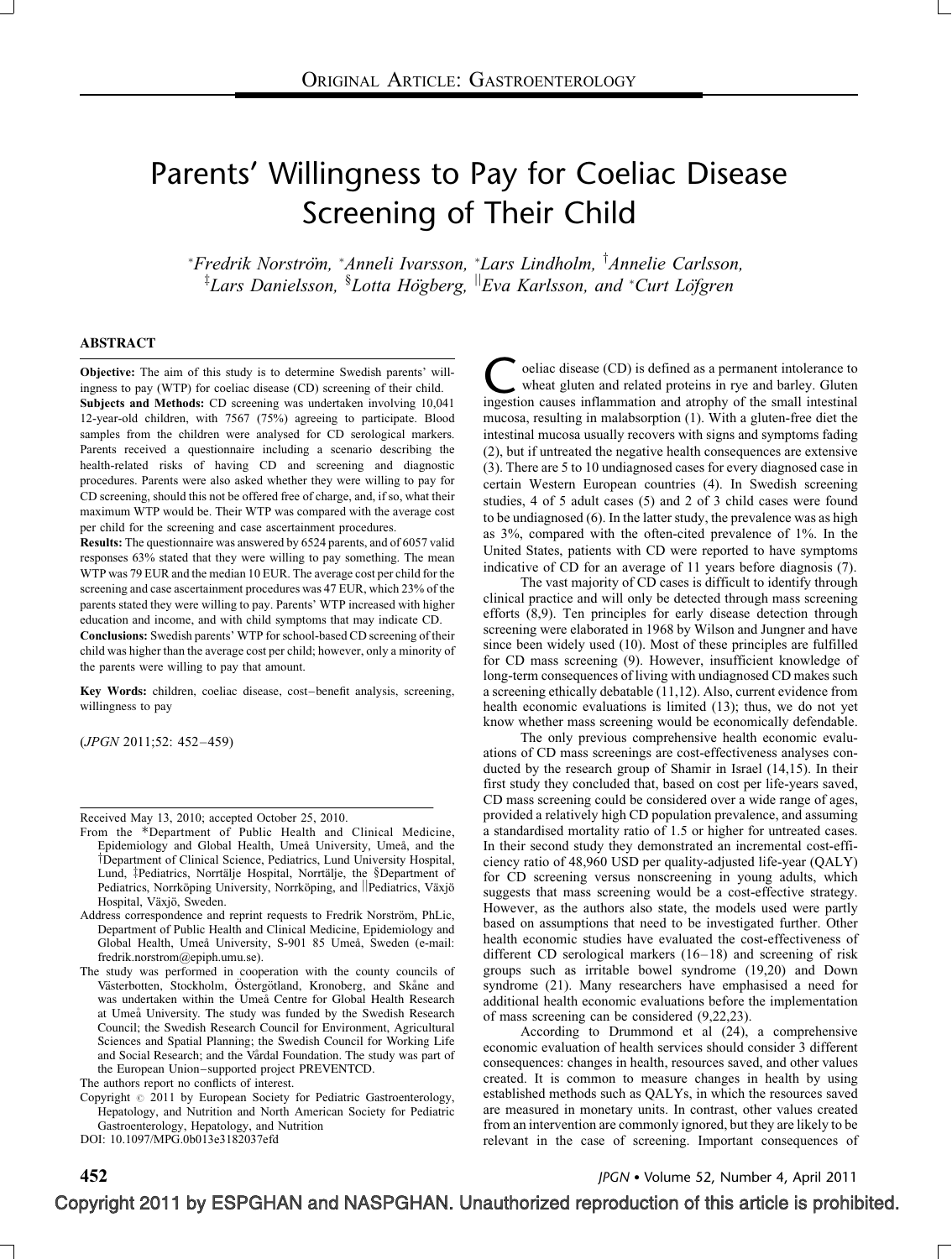screening are, for example, the experienced value of the information about whether a person has a certain disease, and reduced (or increased) anxiety. These kinds of consequences (other values) have, to our knowledge, not yet been explored in the context of CD mass screening.

The contingent valuation methodology is commonly used to derive the value that people put on goods, services, and amenities [\(25,26\)](#page-7-0), and it has previously been used in other areas of health care. From a scenario that describes the goods or services under study and consequences expected from consumption, responders are asked to state their willingness to pay (WTP). The scenario is important because poor information can lead to a hypothetical bias of the WTP [\(27\)](#page-7-0). The most common formats of the WTP question are the openended format, the payment scale approach, and the dichotomous choice format [\(26\)](#page-7-0). These formats have different strengths and weaknesses; for example, it has been shown that the open-ended format gives a lower estimate of WTP compared with the closedended format (frequently used dichotomous choice format) and the payment scale approach [\(28\)](#page-7-0).

The aim of this study was to determine Swedish parents' WTP for CD screening of their child, and explore any relation to socioeconomic factors, previously diagnosed CD in the family, and the child's health and well-being.

### SUBJECTS AND METHODS

#### Study Design

This study emanates from a school-based cross-sectional CD screening entitled ''Exploring the Iceberg of Celiacs in Sweden'' (ETICS), involving 5 regions of the country [\(6\)](#page-7-0). During the 2005– 2006 school year, all of the children in the 6th grade (12-year-olds) were invited to participate. After receiving informed consent, childrens' blood samples were obtained and analysed for CD serological markers. Those suspected to be carriers of the disease were referred for a small intestinal biopsy, which is considered the criterion standard for diagnosis [\(1\).](#page-7-0) Before the results from the blood sample were known, parents were asked to respond to a questionnaire with prepaid postage. The study was approved by the regional ethical review board at Umea University (Dnr 04–156M).

### Subjects

In total, 10,041 children were invited to the CD screening, of whom 7567 agreed to participate. There were 7207 children without previously diagnosed CD who had their blood sample analysed for CD serological markers. Through a small intestinal biopsy, 145 of them were diagnosed as having CD. In the study, 67 previously diagnosed cases were also identified [\(6\)](#page-7-0). Parents of 6524 (86%) children responded to the questionnaire, with 6352 eligible for the WTP analyses. Thus, 172 questionnaires were excluded, with reasons being that the child had been previously diagnosed as having CD  $(n = 59)$  or that the parents had been informed about the result of the CD serological markers before responding  $(n = 113)$ .

### Questionnaire

The questionnaire included a section on WTP in which a scenario was given introducing the concept of disease screening and describing CD with respect to health risks, screening and diagnostic procedures, and the treatment option ([Fig. 1\)](#page-2-0). Thereafter, parents were asked to estimate in monetary terms the value of being informed about their child's CD status (question 34 in [Fig. 1\)](#page-2-0). They were asked whether they would be willing to pay for a

www.jpgn.org  $453$ 

screening, should this not be offered free of charge, and, if so, what their maximum WTP would be in SEK (10 SEK  $\approx$  1 EUR) (question 35 in [Fig. 1\)](#page-2-0). If parents were unwilling to pay anything, they were asked for their motives. The questionnaire also included sections on parental education and household income, previously identified CD in the family, the child's health with respect to wellbeing, and some diseases and symptoms.

### WTP Analyses

The proportion of parents willing to pay anything to be informed about their child's CD status was calculated from valid responses to question 34, that is, parents clearly responding that they were willing or unwilling to pay  $(n = 6057)$ . Thereafter, parents' maximum WTP was estimated by applying both a conventional and an inclusive approach, with the latter considered our main method [\(Table 1](#page-2-0)).

The conventional approach only included those who either explicitly stated a positive WTP (yes, question 34) and specified an amount  $(0.0)$  EUR, question 35) or explicitly stated that they were not willing to pay anything (no, question 34) combined with either a stated WTP of 0 EUR or no stated amount (question 35).

In addition, the inclusive approach considered those who explicitly stated a positive WTP (yes, question 34), if they implicitly revealed their WTP, such as the fee for visiting a physician (25 EUR) or with an interval response (eg,  $10-20$  EUR = 15 EUR) ([Table 2](#page-3-0)). It also considered all of the other responses from those who explicitly stated that they were not willing to pay (no, question 34) with a WTP of 0 EUR. Those who did not respond to question 34 (neither yes nor no) were included based on the same conditions as those who explicitly stated a positive WTP in this approach, whereas it was required for those who marked both alternatives to question 34 that they responded 0 EUR to question 35.

### Estimates of Costs

The question posed to the respondents was how much they were willing to pay to have their child tested for gluten intolerance ([Fig. 1](#page-2-0)). Immediately preceding the question, the following instruction was given in the questionnaire: ''We want you to think of a situation where the only way to find out if your child has gluten intolerance is that your household pays for it, i.e., for a blood sample and, if needed, also the follow-up investigation.'' The cost items for a CD mass screening that we consider associated with this description were blood sampling at school for all of the children (including costs for nurses' salary, vials), analyses of CD serological markers for all of the children, a gastroscopy with a small intestinal biopsy and pathological anatomic evaluation for each child with suspected CD, a visit to a physician for all of the children with suspected CD, and a visit to a dietician for all of the children with confirmed CD. The costs listed above, corresponding to the cost for the screening and diagnostic procedures, were estimated based on information from the health care divisions from Västerbotten and Östergötland counties councils in Sweden, and from the ETICS screening. The average cost per child for each activity was calculated based on the actual total cost for the children who were exposed to that specific activity within the ETICS screening study divided by the number of participating children in the whole study ([Table 3\)](#page-3-0).

A consequence of being diagnosed as having CD is a lifelong sequence of altered costs and benefits for the individuals, the households, the health care sector, and other sectors of the society. The costs after the diagnostic stage and the recommended first visit to a dietician, including both revisits to physicians and dieticians, are not included in cost estimates, nor are the households' cost for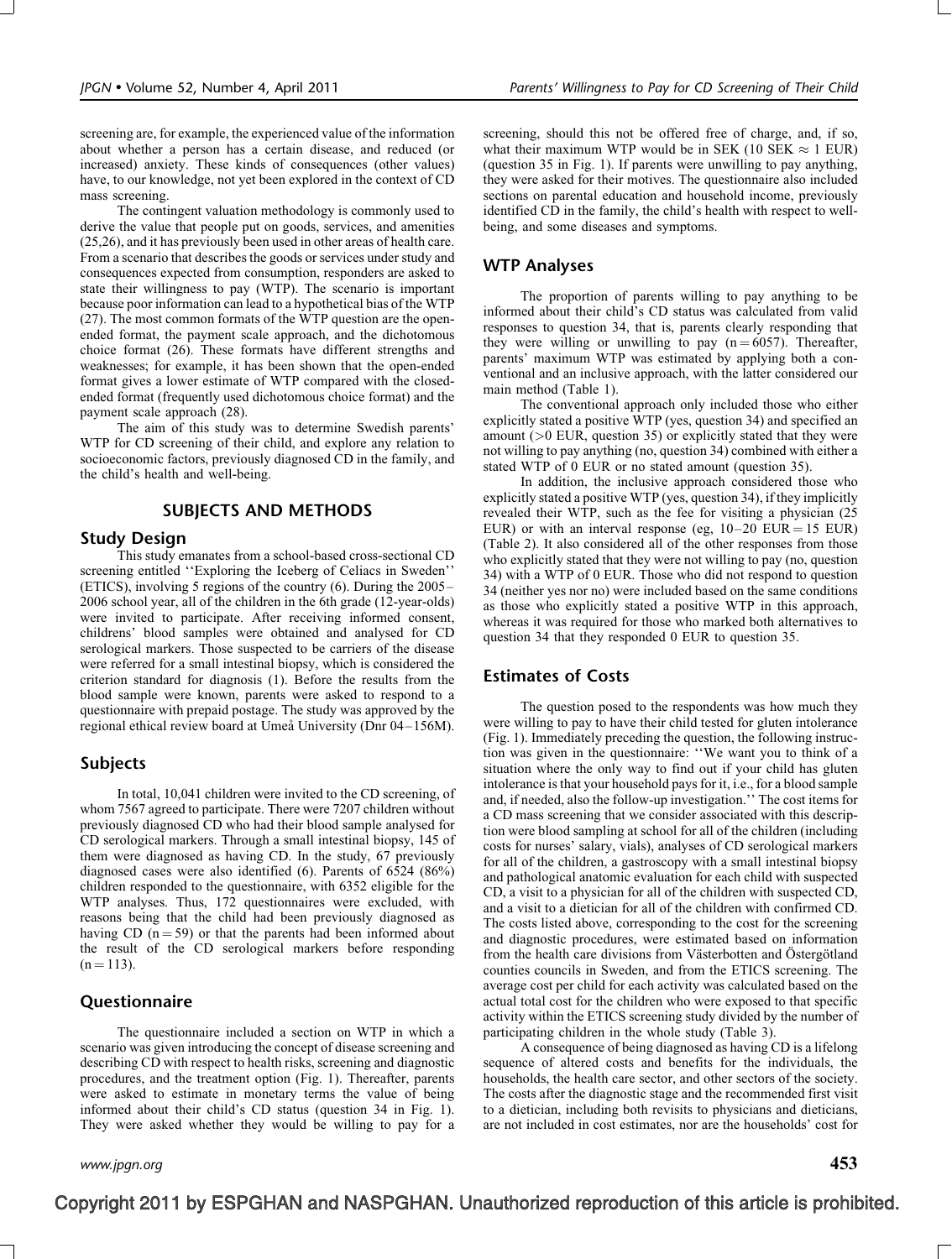<span id="page-2-0"></span>

| In Sweden screening procedures are offered for several diseases. This means that a test is done before the<br>disease has caused too much discomfort. A screening can be considered when there are simple and safe<br>methods to identify the disease, and when there is a gain of an early diagnosis and treatment.           |
|--------------------------------------------------------------------------------------------------------------------------------------------------------------------------------------------------------------------------------------------------------------------------------------------------------------------------------|
| We investigate, among other things, the value of screening for gluten intolerance for the particular individual<br>and for the society. Read the information below about gluten intolerance, and how to settle the disease,<br>before you answer the questions that follow.                                                    |
| Gluten intolerance, also called celiac disease, is a disease where the intestine is damaged by gluten,<br>naturally present in all food containing wheat, rye and barley.                                                                                                                                                      |
| Untreated gluten intolerance gives an increased risk for a wide range of health problems like, e.g. stomach<br>problems, fatigue, delayed puberty, anemia, depression, childlessness and osteoporosis.                                                                                                                         |
| Gluten intolerance is more common than previously known. Many that have the disease haven't received<br>the necessary investigation and treatment. This is mainly because symptoms are often vague and varying,<br>therefore easily misinterpreted. Much indicates that more than 1% of the population has gluten intolerance. |
| When investigating whether a person has gluten intolerance first a blood sample is taken. If the blood<br>sample gives suspicion of the disease the diagnosis is confirmed through a follow-up investigation where a<br>little sample is taken from the mucosa of the small intestine                                          |
| Gluten intolerance is efficiently treated through exclusion of all food containing gluten, i.e. wheat, rye and<br>barley, which is removed for the remaining life. Normally will this lead to a better general health and bothers<br>due to gluten intolerance disappears.                                                     |
| Gluten-free diet should never be started without first meeting a physician to get the disease confirmed as<br>well as meeting a dietician for diet advices.                                                                                                                                                                    |
| The following questions are based on the household that you, who answer this questionnaire, belong to.                                                                                                                                                                                                                         |
| We want you to think of a situation where the only way to find out if your child has gluten intolerance is that<br>your household pays for it, i.e., for a blood sample and, if needed, also the follow-up investigation.                                                                                                      |
| 34. Would your household consider paying anything for having investigated, in the way that is                                                                                                                                                                                                                                  |
| described above, whether your child has gluten intolerance?                                                                                                                                                                                                                                                                    |
| Yes<br>П<br>No<br>$\Box$                                                                                                                                                                                                                                                                                                       |
| If you answered Yes on question 34.                                                                                                                                                                                                                                                                                            |
| 35. How much would your household at most be willing to pay to have your child investigated for                                                                                                                                                                                                                                |
| gluten intolerance? ________<br><b>SEK</b>                                                                                                                                                                                                                                                                                     |

FIGURE 1. Scenario and questions to parents of Swedish 12-year-olds within the Exploring the Iceberg of Celiacs in Sweden (ETICS) study about their willingness to pay for coeliac disease screening of their child.

TABLE 1. Parents' WTP for CD screening of their 12-year-old child and criteria for the inclusive (I) and conventional (C) approaches

|                                     |      | <b>WTP</b> |          |          |                |                 |     |          |      |
|-------------------------------------|------|------------|----------|----------|----------------|-----------------|-----|----------|------|
|                                     |      | Yes        |          | $No^*$   |                | Both yes and no |     | Missing  |      |
| Maximum WTP (EUR)                   | n    | Approach   | n        | Approach | n              | Approach        | n   | Approach | N    |
| $\mathbf{0}$                        |      |            | 15       | I and C  | $\mathfrak{D}$ |                 |     |          | 24   |
| >0                                  | 2273 | I and C    | 15       |          | 9              |                 | 10  |          | 2307 |
| Interpretable response <sup>†</sup> | 388  |            | $\theta$ |          | 2              |                 |     |          | 391  |
| Noninterpretable response           | 779  |            | 22       |          | 14             |                 | 29  |          | 844  |
| No response                         | 365  |            | 2196     | I and C  | $\Omega$       |                 | 225 |          | 2786 |
| Total                               | 3809 |            | 2248     |          | 27             |                 | 268 |          | 6352 |

 $CD =$  coeliac disease; WTP  $=$  willingness to pay.<br>\*When unwilling to pay for a CD screening, the maximum WTP was set to 0 EUR, irrespective of amount reported.

Responses that could be translated into precise amounts, for example, the fee for visiting a physician (25 EUR) or an interval response (10–20 EUR = 15 EUR).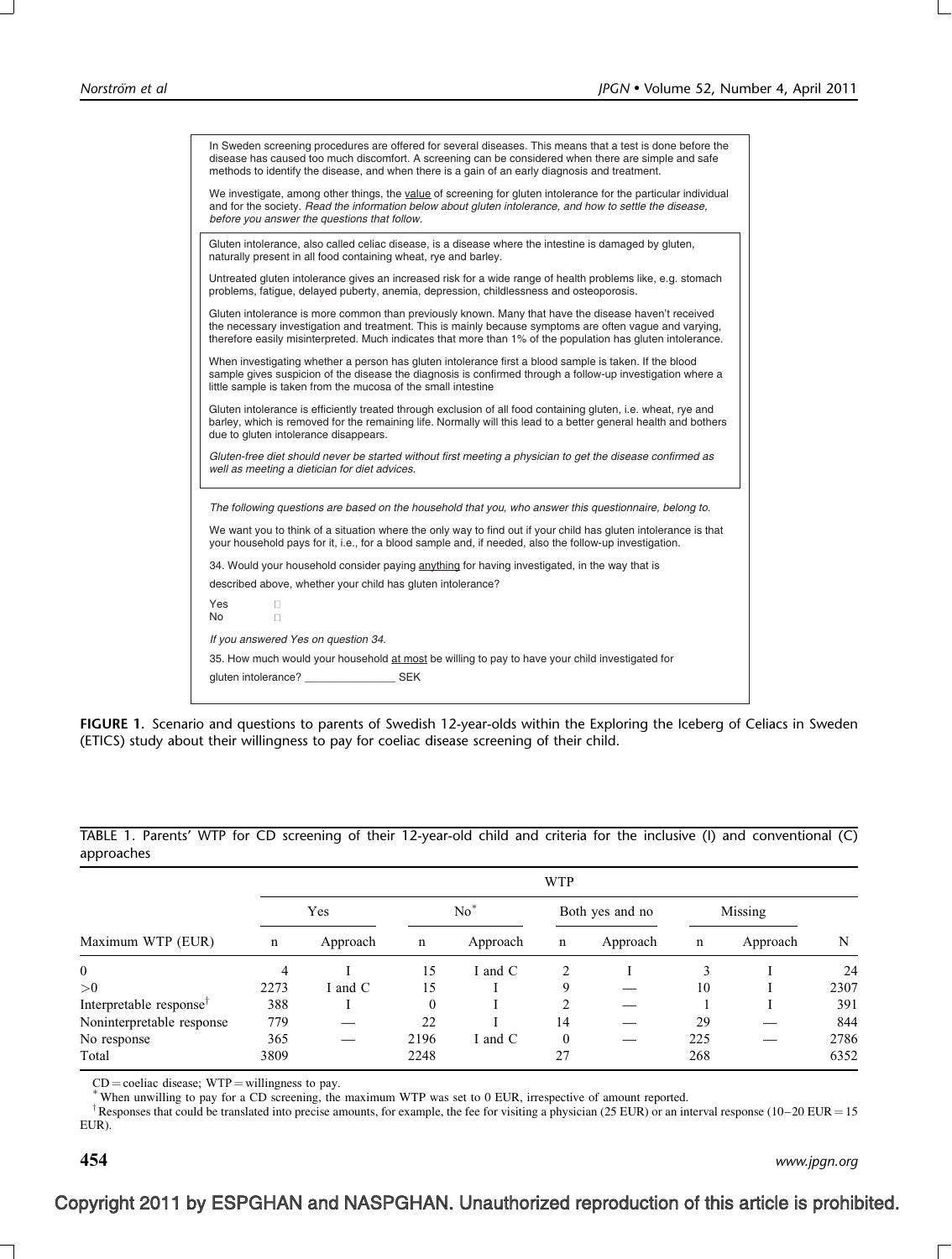| Responses                                 | Decision          | Value used                                                                                    | n     |
|-------------------------------------------|-------------------|-----------------------------------------------------------------------------------------------|-------|
| Interval answers                          | Included          | Midpoint of interval                                                                          | 86    |
| Fee, eg, for visiting a physician         | Included          | Corresponding value*                                                                          | 129   |
| Imprecise value                           | Included          | Interpreted one by one                                                                        | 152   |
| Yes, if suspicion of disease              | Included/excluded | Included if response could be<br>translated into a precise amount<br>for a symptom-free child | 22/75 |
| $>5000$ EUR                               | Excluded          |                                                                                               | 6     |
| Not capable of answering                  | Excluded          |                                                                                               | 594   |
| Cost does not matter                      | Excluded          |                                                                                               | 39    |
| Dislike question                          | Excluded          |                                                                                               | 15    |
| Not able to make an estimate of the value | Excluded          |                                                                                               | 28    |
| Noninterpretable answers                  | Excluded          |                                                                                               | 51    |
| Total                                     |                   |                                                                                               | 1197  |

#### <span id="page-3-0"></span>TABLE 2. Decision rules for the inclusive WTP approach when responses were given as a text or imprecise value

WTP = willingness to pay.<br>\* Costs were based on information from the health care divisions within the Västerbotten and Östergötland counties' councils in Sweden.

the gluten-free diet and other economical benefits or losses, for example, the possibility of fewer sick days.

### Definition of Explanatory Variables

Parental education was dichotomised into low and high, in which the latter implied that at least 1 parent had  $>12$  years' schooling. For household income a truncation was done at 16,000 EUR per month. CD in the family was defined as mother, father, and/or a sibling having CD. Child well-being was defined as high when it was reported to be excellent or very good, and low when it was good, fairly good, or poor. The child was defined as having other disease if his or her parent reported at least 1 of the following diseases: lactose intolerance, cow's-milk protein allergy, any other food intolerance, diabetes, anaemia, rheumatic disease, thyroid disease, inflammatory bowel disease, vitiligo, alopecia areata, or dermatitis herpetiformis. Symptoms indicative of CD was defined as the parents' responding that their child often or always had at least 1 of the following symptoms: fatigue, abdominal pain, abdominal discomfort, flatulence, hard stools, or soft stools.

### Statistical Analysis

Parents' maximum WTP, in terms of the mean and median value, was compared with the average cost per child for a CD screening. Logistic regression was used to identify explanatory factors for parents' willing to pay anything for a CD screening with results presented as odds ratios with a 95% confidence interval.

#### TABLE 3. Costs for a CD screening of 12-year-olds in Sweden

| Cost item                                                                          | $Cost, * EUR$ | $\mathbf n$ | Average cost per child, EUR |
|------------------------------------------------------------------------------------|---------------|-------------|-----------------------------|
| Blood sampling at school                                                           |               |             | 7.2                         |
| Nurses' salaries                                                                   | 5.4           | 7500        |                             |
| Material                                                                           | 1.8           | 7500        |                             |
| Analyses of CD serological markers                                                 |               |             | 18                          |
| at $TG^{\dagger}$ -IgA and total serum IgA                                         | 18            | 7207        |                             |
| $EMA^{\ddagger}$ -IgA                                                              | 11            | 222         |                             |
| $atTG-IgG$                                                                         | 20            | 170         |                             |
| $EMA-IgG$                                                                          | 29            | 5           |                             |
| Gastroscopy with a small intestinal biopsy and<br>pathological anatomic evaluation |               |             | 12                          |
| Gastroscopy                                                                        | 380           | 184         |                             |
| Pathological anatomic evaluation                                                   | 100           | 184         |                             |
| A visit to physician                                                               | 210           | 192         | 5.4                         |
| A visit to dietician <sup>§</sup>                                                  | 210           | 145         | 4.1                         |
| Total                                                                              | 348803        |             | 47                          |

IgA = immunoglobulin A; CD = coeliac disease; EMA = anti-endomysial antibodies.<br>\*Costs for different activities were based on information from the health care divisions within the Västerbotten and Östergötland counties' co Sweden and from the ETICS screening study. Average cost per child was calculated from the total actual cost for each activity divided by the 7500 children involved, also including those  $(n = 293)$  for whom the blood sampling failed.

Anti-human tissue transglutaminase.

<sup>‡</sup> Endomysial antibodies.

§ The fee for a physician's visit was used.

www.jpgn.org  $455$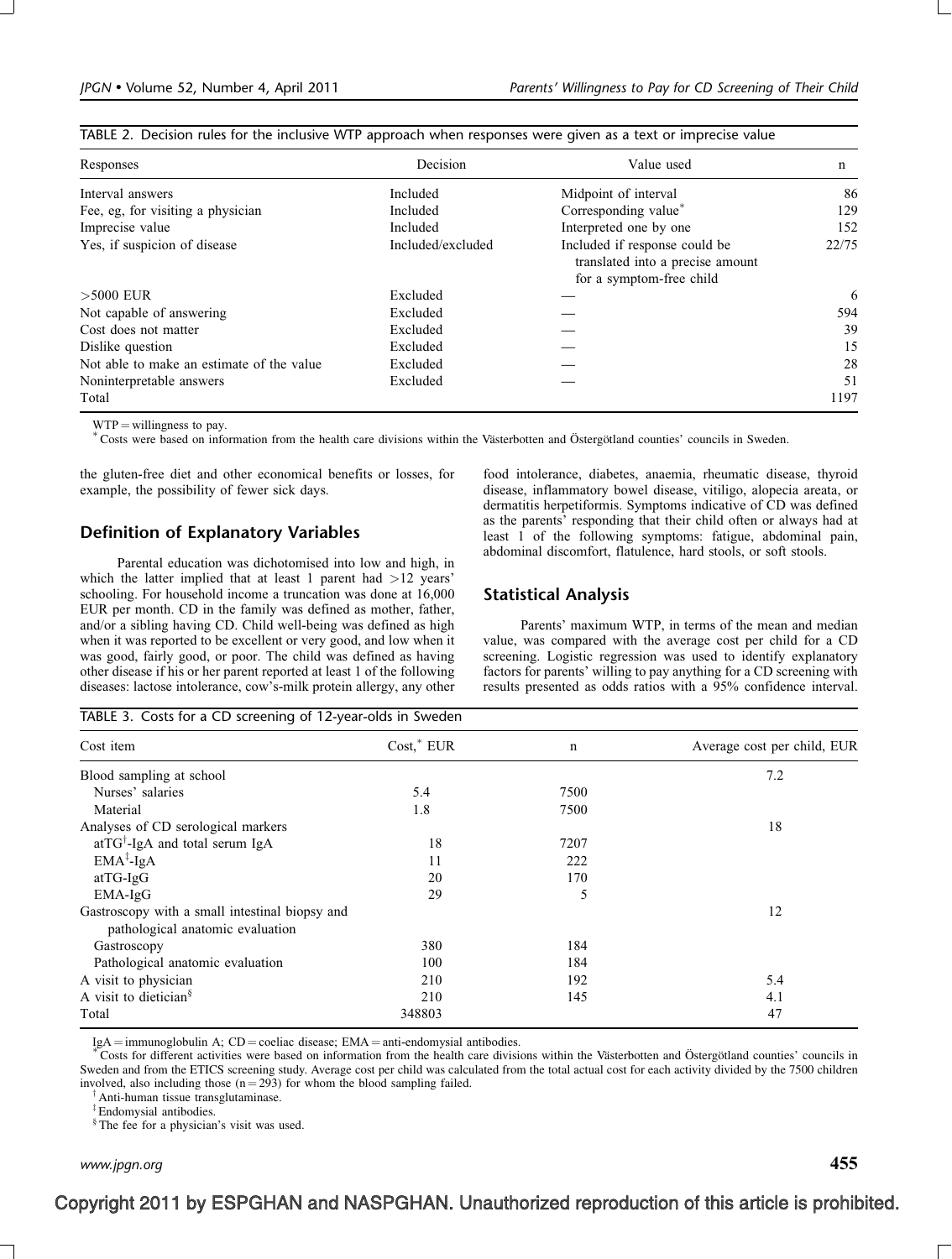|                  | Conventional approach |               | Inclusive approach |        |  |
|------------------|-----------------------|---------------|--------------------|--------|--|
| Maximum WTP, EUR | n                     | $\frac{0}{0}$ | n                  | $\%$   |  |
| $0 - 2.5$        | 2215                  | 49            | 2262               | 46     |  |
| $2.6 - 7.5$      | 28                    | 0.6           | 32                 | 0.6    |  |
| $7.6 - 12.5$     | 336                   |               | 348                | $\tau$ |  |
| $12.6 - 25$      | 575                   | 13            | 727                | 15     |  |
| $26 - 35$        | 359                   | 8             | 380                | 8      |  |
| $36 - 45$        | 29                    | 0.6           | 44                 | 0.9    |  |
| $46 - 60$        | 471                   | 11            | 482                | 10     |  |
| $61 - 80$        | 12                    | 0.3           | 29                 | 0.6    |  |
| $81 - 150$       | 330                   |               | 341                | $\tau$ |  |
| >150             | 129                   |               | 284                | 6      |  |

<span id="page-4-0"></span>TABLE 4. Frequency of responses to WTP for a CD screening of 12-year-olds in Sweden question, dividing responses into intervals for the inclusive and conventional approaches

 $CD =$  coeliac disease; WTP = willingness to pay.

Interval regression, using data from the inclusive approach, was used to identify explanatory factors for the WTP [\(29\).](#page-7-0) The reason for the latter choice of method was that even if our question was open-ended the responses were clustered, as if there would have been response alternatives with intervals. Based on the peak values the following intervals in EUR were chosen for the analyses: 0 to 2.5, 2.6 to 7.5, 7.6 to 15, 16 to 25, 26 to 35, 36 to 45, 46 to 60, 61 to 80, 81 to 150, and >150. The frequencies of responses for each of the intervals for the stated WTP are given in Table 4 for both the inclusive and conventional approaches. Factors included in the logistic and interval regressions were parental education, household income, CD in the family, the child's health with respect to wellbeing, and some diseases and symptoms. In interval regression the coefficient for dichotomous variables can be interpreted as in an ordinary linear regression model, that is, as the added value for a positive outcome of a variable. Statistical significance was defined as  $P < 0.05$ . Microsoft Access was used for data handling and Stata 10 (StataCorp LP, College Station, TX) for statistical analysis.

#### RESULTS

### Parents' WTP

When parents were asked whether they were willing to pay for a CD screening of their child, after having been provided with information about the concept of screening and the disease itself, 3809 (63%) of 6057 valid responses were positive (Fig. 2). Responses from 295 parents were excluded due to either no response at all or responding both yes and no.

### Motives Not to Pay Anything

Among the 2248 (37%) parents not willing to pay anything for a CD screening of their child, the most common motive was that they did not believe that their child had CD (66%) ([Table 5](#page-5-0)). However, many parents indicated a positive attitude towards getting information about the child possibly having CD, despite being



a Parental questionnaires eligible for the WTP analyses.

FIGURE 2. Summary of parents' willingness to pay (WTP) for a CD screening of their 12-year-olds within the Exploring the Iceberg of Celiacs in Sweden (ETICS) study based on the scenario and questions in [Fig. 1](#page-2-0).

 $\bf 456$  www.jpgn.org www.jpgn.org www.jpgn.org www.jpgn.org www.jpgn.org www.jpgn.org  $\bf$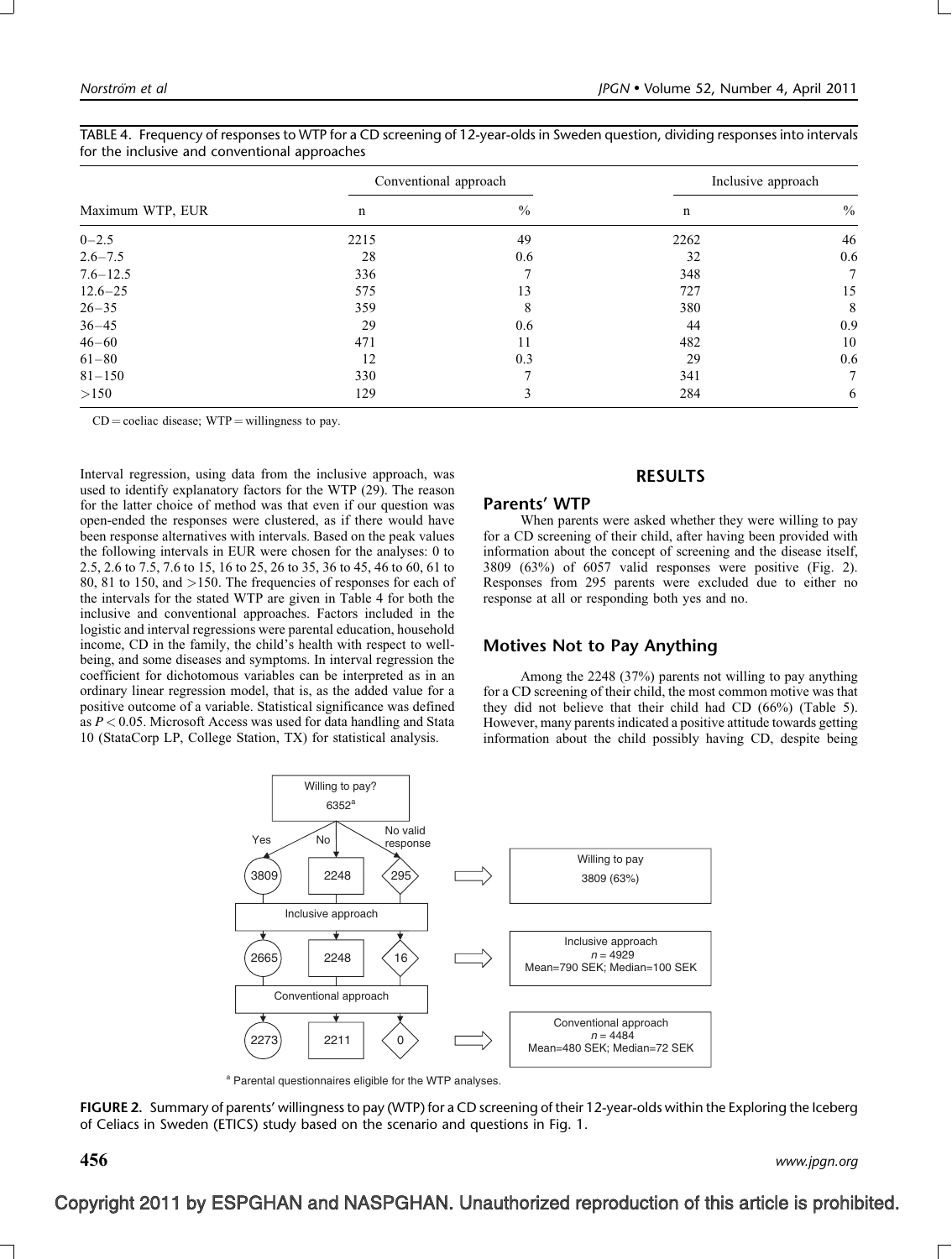<span id="page-5-0"></span>

|                                      |  | TABLE 5. Motives for parents' unwillingness to pay for CD |  |  |
|--------------------------------------|--|-----------------------------------------------------------|--|--|
| screening of their 12-year-old child |  |                                                           |  |  |

| Motives given*                                                  | n <sup>1</sup> | $\frac{0}{0}$ |
|-----------------------------------------------------------------|----------------|---------------|
| I do not believe our child has CD                               | 1490           | 66            |
| It is wrong that we should pay                                  | 478            | 21            |
| We will visit the physician if our<br>child has health problems | 1226           | 55            |
| We lack enough information                                      | 59             | 3             |
| Our household cannot afford to pay                              | 139            | 6             |
| Other reasons                                                   | 245            |               |

 $CD = \text{coeliac disease.}$  \* Parents were asked to choose  $\geq 1$  of the listed alternatives.

 $\dagger$  In total, 2248 parents were not willing to pay anything (and all but 53 gave a reason), with 1101 giving 2 or more reasons.

unwilling to pay out of pocket. More than half stated that they would visit the physician if CD was suspected (55%), and as many as 21% stated that it is wrong that they should have to pay this by themselves.

### **WTP**

The mean maximum WTP with the inclusive approach was 79 EUR and for the conventional approach 48 EUR, whereas the

median WTP for the inclusive approach was 10 EUR and for the conventional approach 7.2 EUR [\(Fig. 2](#page-4-0)). There were 4929 responses considered in the inclusive approach and 4484 responses in the conventional approach ([Table 1\)](#page-2-0). A larger proportion of responses were excluded among parents willing to pay (conventional approach 1536 and inclusive approach 1144) compared with parents unwilling to pay (conventional approach 37 and inclusive approach 0).

### Costs for the Screening Versus WTP

The average cost per child for our CD screening was 47 EUR. The estimated cost for each considered item (eg, blood sampling, analyses of CD markers) and number of children fulfilling criteria for each of these are given in [Table 3](#page-3-0). Parents' mean WTP for a CD screening of their child was higher than the cost, irrespective of using the inclusive (79 EUR) or conventional (48 EUR) approaches. However, still only 23% of the parents were willing to pay at least the average cost per child according to the inclusive approach and 21% according to the conventional approach.

### Explanatory Factors

There was a statistically significant relation between whether parents were willing to pay anything for a CD screening of their child and a higher education and income, a previous CD case in the

### TABLE 6. Explanatory factors for parents' WTP for CD screening of their 12-year-old child Responders Willing to pay  $LR^*$ , n = 3948  $IR^{\dagger}$ , n = 3324 Characteristics  $n^{\frac{1}{4}}$  % n % OR 95% CI Coeff  $P$ Parental education<sup>§</sup> Low 2530 45 1448 60 1 4.46 0.01 High 3075 55 1958 66 1.19 1.03–1.39 Household income<sup>||</sup> 4536 1.003 1.0002–1.0066 0.224 <0.001 CD in the family<sup> $\parallel$ </sup> No 6203 98 3708 63 1 4.08 6.46 Yes 149 2 101 74 2.01 1.16–3.48 Child well-being<sup>#</sup> Low 1081 17 668 66 1  $-3.95$  0.09 High 5194 83 3092 62 0.82 0.66–1.01 Child with other disease No 5233 82 3055 61 1 3.02 0.16 Yes 1119 18 754 71 1.36 1.11–1.67 Child's symptoms indicative of CD<sup>††</sup> No 4810 76 2846 62 1 4.14 0.04

 $CD =$  coeliac disease;  $CI =$  confidence interval;  $IR =$  interval regression;  $LR =$  logistic regression;  $OR =$  odds ratio;  $WTP =$  willingness to pay.<br>\* LR to identify explanatory factors for whether parents were willing to pay o

with ORs and 95% CI.

<sup>†</sup> IR, using an inclusive WTP approach, to determine factors that affect the stated WTP in EUR, with analysis limited to those responding to all questions.  $\frac{1}{k}$  Number of responses among all questionsizes eligible f <sup>‡</sup> Number of responses among all questionnaires eligible for WTP analysis.

§ Parental education; cutoff between low and high was set to at least 1 parent having >12 years' schooling. || Household income in thousands, truncated at an income of 16,000 EUR/month.

Yes 1542 24 963 67 1.26 1.05-1.52

Constant 21.5

CD in family: mother, father, and/or a sibling with CD.

#Child well-being: high implies excellent or very good, and low implies good, fairly good, or poor.

Child with other disease: lactose intolerance, cow's-milk protein allergy, any other food intolerance, diabetes, anaemia, rheumatic disease, thyroid disease,

inflammatory bowel disease, vitiligo, alopecia areata, and/or dermatitis herpetiformis.<br><sup>††</sup> Child's symptoms indicative of CD: often or always fatigued, abdominal pain, abdominal discomfort, flatulence, hard stools, and/o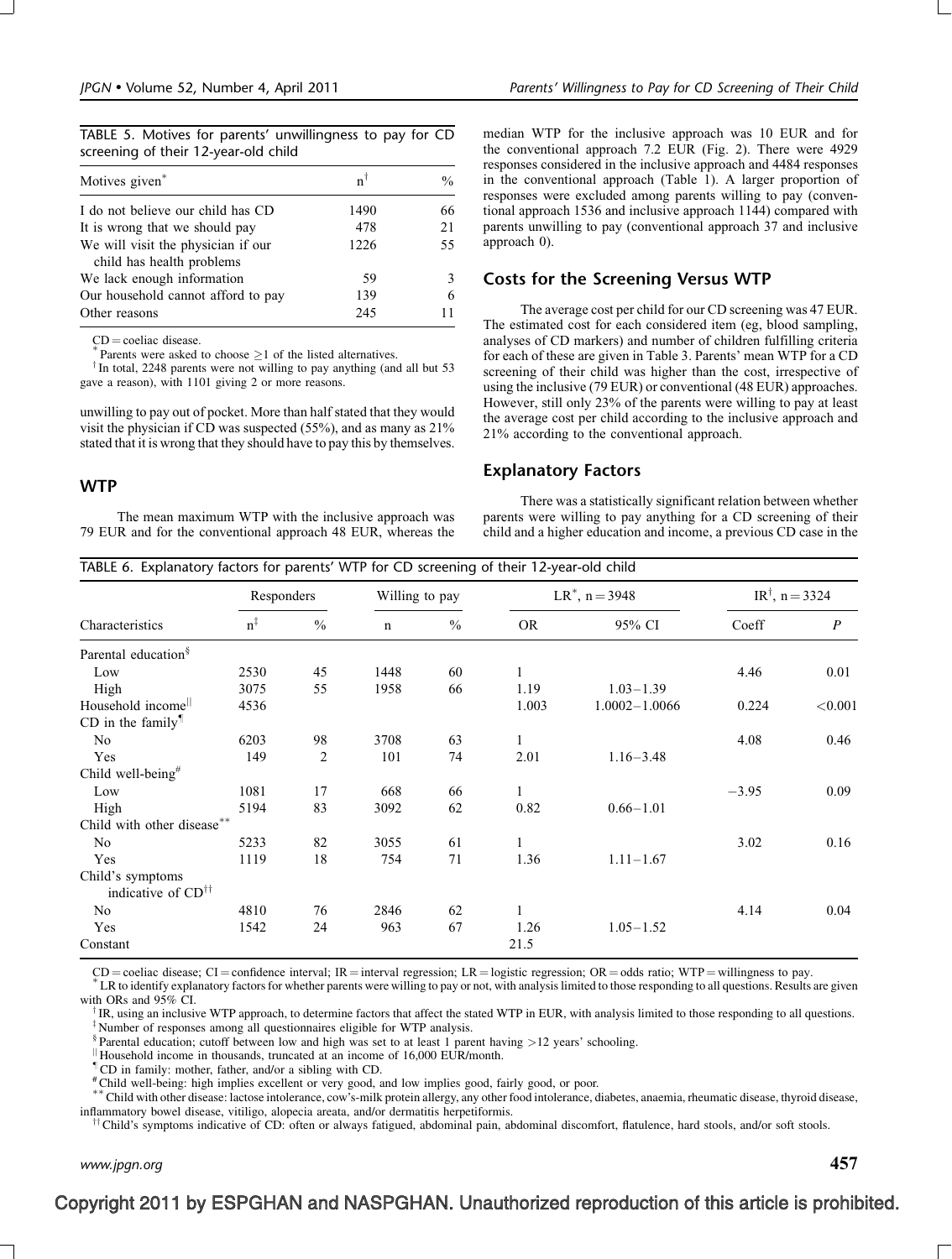family, and whether the child had other diseases or symptoms that may indicate CD ([Table 6](#page-5-0)); however, reported well-being of the child was not a significant explanatory factor. Also, the parents' maximum WTP was significantly increased with higher education and income and with child symptoms that may indicate CD. The other potential explanatory factors mentioned above did not, however, influence the maximum WTP, not even having a previously diagnosed CD case in the family ([Table 6\)](#page-5-0).

### **DISCUSSION**

In our study, 63% of the parents were willing to pay something for a CD screening of their child. The mean WTP was 79 EUR, which is higher than the average cost of 47 EUR per child. Only 23% of the parents, however, were willing to pay at least this cost, illustrating that the mean WTP is strongly influenced by some parents responding with high amounts. The main reason for not being willing to pay for a CD screening was that they had no suspicion of their child having CD. Parents' stated WTP was higher for those with more education and/or a higher income, a relation shown in other WTP studies [\(30\).](#page-7-0) Also, parents' WTP was higher if their child had symptoms that in the scenario had been described as possibly suggesting CD. A surprising result was that previously diagnosed CD in the family only meant that a larger proportion of parents were willing to pay something for CD screening, but not that their stated WTP was significantly higher. One reason may be statistical uncertainty because only 2% reported previously diagnosed CD in the family.

An important issue for interpreting our results is the costs and benefits the respondents included as a basis for their stated WTP. In the questionnaire, the respondents were told ''to think of a situation where the only way to find out if your child has gluten intolerance is that your household pays for it, i.e., for a blood sample and, if needed, also the follow-up investigation.'' With this background we have chosen to compare stated WTP with these explicitly mentioned costs; however, in the scenario, long-term potential health consequences were also mentioned [\(Fig. 1](#page-2-0)). For the lifelong perspective, the value of improved health-related quality of life, an increase in productivity, and the savings in health care costs when the sequels are avoided appear on the benefit side. A drawback of CD mass screening is the increased food expenditure from following a gluten-free diet. Although specifying the screening components for the respondents, one cannot rule out the possibility that some also considered the long-term effects. In such a case, our WTP estimate may be overstated. Notably, our CD screening was performed in a setting with unexpectedly high prevalence of CD (3%), and with two-thirds of the CD previously undiagnosed [\(6\),](#page-7-0) which increased the cost.

There is an inherent problem in providing medical information to laypeople. All of the important information needs to be summarised and translated to everyday language. The space available is extremely limited in a questionnaire study and cannot be overloaded with information. Furthermore, the medical profession has not always arrived at complete consensus. One controversy in this particular case is clinically silent CD and the possible benefits of treating it. Among others, Kumar argues against screening for such reasons [\(12\)](#page-7-0). On the contrary, there are indications that those with clinically silent CD will have symptoms later if not put on a gluten-free diet [\(31\).](#page-7-0) The scenario did not explicitly state that CD can be clinically silent; however, it was indicated that this disease typically has vague or even no symptoms, which also is commonly referred to in the country's well-known mammography screening. Regarding health benefits, we used the wording that individuals affected by CD ''normally'' improve their health if excluding food containing gluten. We think this wording indicates that not every-

body benefits from the gluten-free diet. Despite our attempt to provide balanced information, some may have overestimated the potential benefits, which could possibly lead to bias in our estimate.

Of 10,041 invited children (and their parents), as many as 2474 did not participate. Considering that they did not enter the ETICS study, which was free of charge, it is likely that a high proportion of these children would not participate in a scaled-up screening. If our assumption about a low participation rate is correct, this group will have only a small influence on the cost per child for CD mass screening, and the effect on the stated WTP would most likely also be small. Also, in our main approach we extended our inclusion criteria to allow for WTP responses expressed only in text and with imprecise amounts, in an effort to reduce bias in the WTP estimates. We are aware that this is not common practice; however, we have not found any information in the literature on how to handle such responses for the open-ended format. Despite this, we considered this approach to be a fairer way of handling responses intended to give a positive value than to designate them as missing values.

It is recommended that WTP be considered in the context of alternative use of money [\(32,33\),](#page-7-0) which was not explicitly the case in our study. When no alternatives to the intervention under study are given (eg, diabetes screening or even something outside the health sector such as a sports centre), it tends to inflate the WTP of the intervention in focus [\(34\)](#page-7-0). There is also evidence from many studies that there is a difference between people's responses and their actual WTP, implying that people state an exaggerated WTP [\(27\)](#page-7-0). These facts suggest that parents likely overestimated their WTP in the present study. There are also several reasons to believe that our result is an underestimation of their WTP. First, in Sweden, health care for children is free of charge, and citizens pay higher taxes than in many other countries. Responses clearly indicated that parents were not willing to pay ''a second time'' for a CD screening, which will contribute to an underestimation of both the proportion willing to pay anything and the mean WTP. Second, the open-ended format used in the present study has been shown to give lower WTP estimates compared with other formats [\(28,35\).](#page-7-0) Finally, our WTP analysis was restricted to 4929 responses, implying that as many as 1423 were excluded. Among the excluded, there were many more willing to pay than unwilling to pay for CD mass screening.

There is an ongoing debate about potentially introducing CD mass screening (in high-prevalence societies), as a complement to present active case findings strategies [\(9,22,23\)](#page-7-0). Results from the comprehensive health economical evaluations done so far suggest that this may be cost-efficient under certain circumstances [\(14,15\)](#page-7-0). However, the modelling in these studies is dependent on several assumptions that are not yet fully validated, which the authors also state. Health-related quality of life in relation to CD is one of these issues [\(31,36,37\),](#page-7-0) but still the knowledge is insufficient for screening-detected CD cases before and after initiated gluten-free diet. An alternative to mass screening could be to introduce ''selective'' screening offered to those willing to pay at least the cost involved, which would be supported by our finding of a skewed distribution of WTP. This would require a different screening strategy, for example, inviting families to have their child tested at the health care centre, likely resulting in higher costs per child than in the present study. It is also doubtful whether such a strategy would be in accordance with the equity goals formulated in Swedish law and policy. Screening of high-risk groups for CD, for example, those with diabetes and Down syndrome, is no longer a controversial issue [\(38\)](#page-7-0).

The present study contributes to the ongoing debate about potential future CD mass screening in high-prevalence societies. In a field with only 2 solid health economic evaluations to date, the present study is important because it is the first to estimate parents'